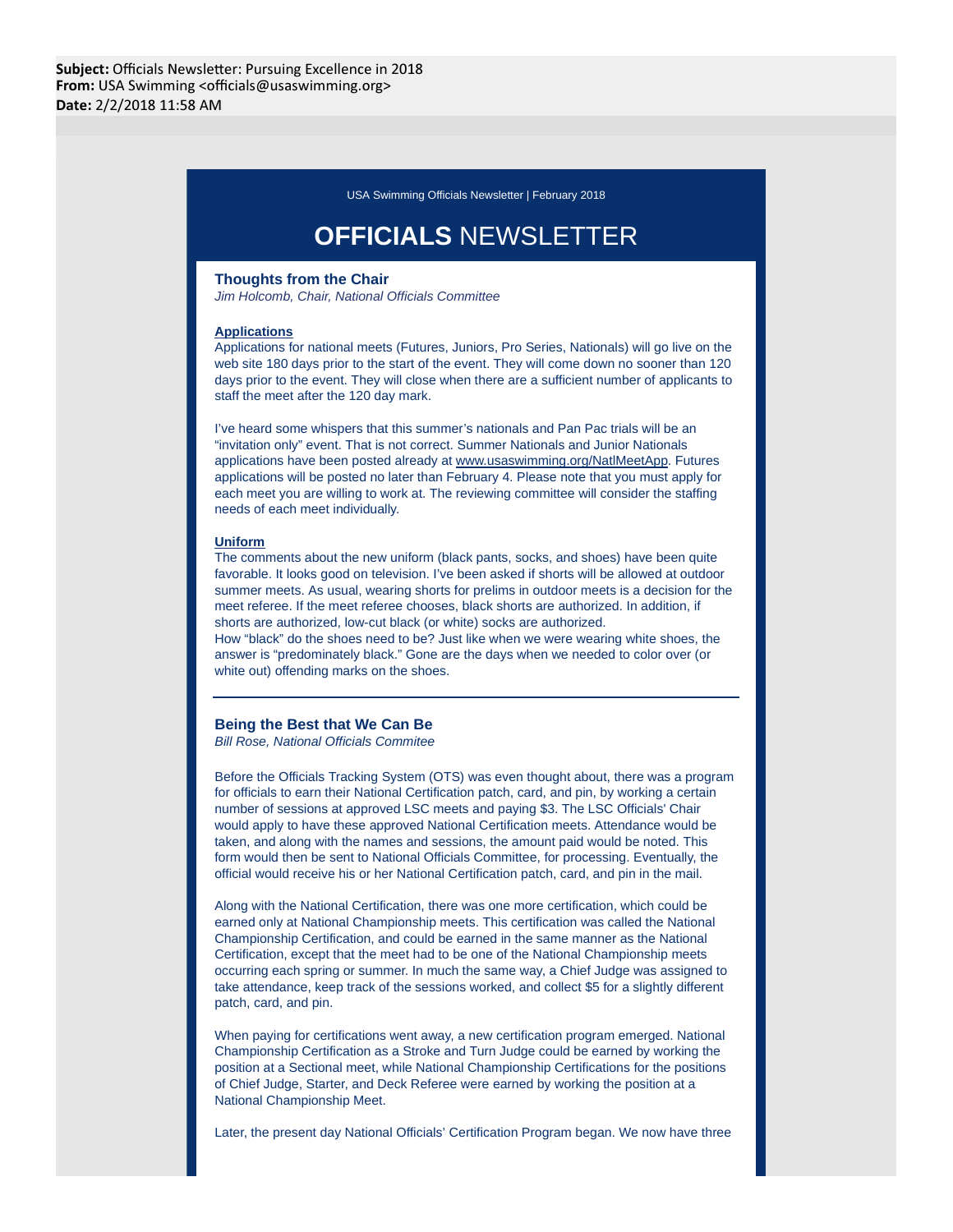levels of certifications: LSC, N2 and N3 certifications. Each level has requirements for obtaining such certifications and when and how to renew this certification.

This program's primary goal is to expand the education of officials though mentoring and evaluation, to help officials further develop their skills. We now have the "Professional Documents" that are the framework of the criteria that is used to mentor the official.

We have come a long way—and we are always still working —so that we may all be the best that we can be for our athletes!

# **Maxwell Award Winner**

Wane Oviatt, Utah Swimming

Each LSC may submit a candidate that is deserving of recognition, and the winning officials are selected by the National Officials Committee to be recognized in Swimming World magazine every two months. This month's recognition goes to Wane Oviatt of Utah Swimming.

Wane is a valuable resource. He believes it is important to understand the rules and has practically memorized the rulebook. As Officials' Chair of Utah Swimming, he has made many noticeable, lasting contributions to the LSC. At the start of his term, Utah had 93 officials. Wanting to increase this number, Wane set recruitment goals for the clubs in the LSC, and scheduled and held monthly training meetings throughout the state. Utah now has over 150 officials.

Additionally, as Officials' Chair, Wane wanted officials to have better opportunities for continued learning. One step in this process was to send officials to the Western Zone meets and other higher-level meets. He asked for and received funding to send two officials to the Western Zone Senior Championships and two officials to the Western Zone Age Group Championships. Wane's second step was to hold OQMs, with Utah Swimming recently holding its first OQM in ten years. At the beginning of his term, Utah had two officials with current national certifications. Now, Utah has more than twenty officials with current national certifications.

Further, Wane spends many hours updating records, following up with trainees, and has developed a training curriculum for new starters. He officiates at meets from intrasquads to state championships, often dropping-in to help at a meet that he thinks might not have enough officials. Wane also officiates at Special Olympics, Masters, College and High School meets. He has a reputation for fairness, integrity, and impartiality. And, while his children have stopped swimming, Wane continues to serve the swimming community.

# **Congratulations Wane!**

# **January Situations and Resolutions Highlights**

The Stroke and Turn Situations and Resolutions document has been revised! The full document is available here. Here are a couple situations to consider…

A swimmer is 8 years old and has insufficient strength to lift her arms completely over the water during the recovery phase of her stroke. She pushes her arms forward, with her elbow and part of her forearm underwater, but with the remainder of her forearm, her wrists, and her hands clearly out of the water. The stroke judge raises his hand to signal a disqualification on the basis of an underwater recovery. Should the deck referee accept the call?

Recommended Resolution: Yes, the call should be accepted. The rules define the arm as "that part of the body that extends from the shoulder to the wrist." The butterfly rule states, "Both arms must be brought forward simultaneously over the water." Both entire arms must recover over the water; the swimmer in question did not comply with this rule. However, there is no requirement that there be a visible space between the water and the recovering arms. Thus, had this swimmer been able to lift the arms sufficiently so that during the recovery the entire arms were above the water, or even broke the surface of the